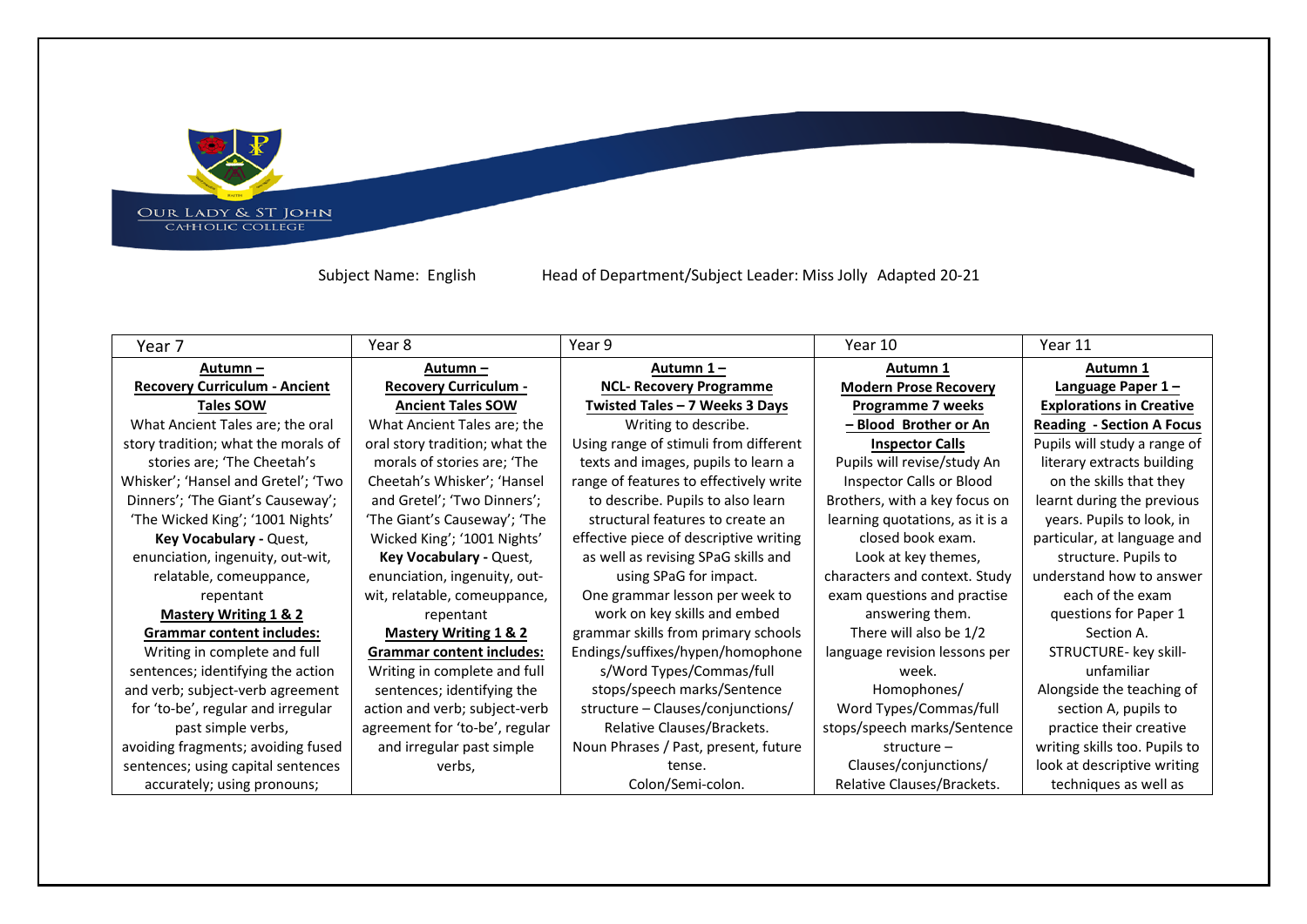sentence structure; paragraphing; speech punctuation. **Writing content includes:** telling what happened; opening a story, writing about up to four images, writing with no images, structuring a story.

#### **Oliver**

Life in Victorian London; Victorian crime; the form of a novel; Bill Sikes, Fagin, the Artful Dodger, Oliver; morality **Key Vocabulary** - villains and victims; vulnerable; corrupt; naïve; orphan; moral **Reading for Pleasure –** A Monster Calls by Patrick Ness

# **Spring**

**A Midsummer Night's Dream,**  Life in Elizabethan England; life in ancient Athens; Shakespeare's life; the four lovers; the love potion; Elizabethan family relationships; the form of a play. **Reading for Pleasure – The London** Eye Mystery by Siobhan Dowd.

Key Vocabulary - soliloquy, severe, **Lang Paper 2 Sec A Reading Sec B Non-Fiction Writing. Unseen Poetry x 4** Blessing The Rich Eat 3 Full Meals

avoiding fragments; avoiding fused sentences; using capital sentences accurately; using pronouns; sentence structure; paragraphing; speech punctuation. **Writing content includes:** telling what happened; opening a story, writing about up to four images, writing with no images, structuring a story. **Adventures of Sherlock Holmes**  Scientific developments in the Victorian era; class and society in Victorian England; the detective genre; duality; periodicals. Key Vocabulary - to enlighten, deduction, scandal, periodical,

## observation **Reading for Pleasure –**

introspective, dual nature,

Children of Blood and Bone by Tomi Adeyemi

#### **Spring -**

**The Tempest** The Elizabethan age of exploration; colonialism; nature / nurture; the form of a comedy; subplots; soliloquy

NC – Reading- 1a. 2a,b,c,d. 3a,c and e.

Writing- 2a,b, c and d. 3a, b and c. Grammar and Vocabulary - 4a, b, c, d, e and f. Spoken English – 5a, b and c.

#### **Autumn 2 KJ A Christmas Carol – 7 Weeks**

Pupils will read to develop their vocabulary, make inferences and read critically by knowing how language, grammar, structure and organisation present meaning. They will study plot, setting and character. Pupils will develop their understanding of 19th century literature.

One grammar lesson per week to work on key skills and embed grammar skills from primary schools Endings/suffixes/hypen/homophone

s

Word Types/Commas/full stops/speech marks/Sentence structure – Clauses/conjunctions/ Relative Clauses/Brackets. Noun Phrases / Past, present, future tense.

Colon/Semi-colon.

NC – Reading- 1c. 2a,b,c,d. 3a, c and

f. Writing- 2b,c and d. 3a, b and c. Grammar and Vocabulary 4a, b, c, e and f. Spoken English – 5a and c.

## **Autumn 2 NC AQA Poetry catch up/Unseen - 3 Weeks / ACC 4 weeks**

Pupils will study/revise the poems they have already studied from the AQA Power and Conflict Anthology and learn how to analyse unseen poetry ready for their exam. Key skills are looking at: title/ first line/ last line/ changing points/ language and punctuation Also practise comparing the unseen poems in terms of content (8 mark question) Pupils will for the final 4 weeks revise the novel A Christmas Carol. Inferences/context/language features/structural features Sentence structure – Clauses/conjunctions/ Relative Clauses/Brackets. Past, present, future tense. Colon/Semi-colon.

general writing skills – including SPaG. Inferences/context/langua ge features/structural features Homophones/ Word Types/Commas/full stops/speech marks/Sentence structure – Clauses/conjunctions/ Relative Clauses/Brackets.

## **Language Paper 1 – Explorations in Creative**

**Reading - Section B Focus** Key focus- writing with a viewpoint. Pupils will practice how to effectively write nonfiction text answers to Sec B. (Sec A questions to be revised at least once a

# week)

### **Autumn 2 RM**

**Language Paper 2 - Writer's Viewpoints and Perspectives – Section A Focus** Pupils to study a range of non fiction texts. Practise summarising, comparing and analysing language. Key focusediting and slow writing.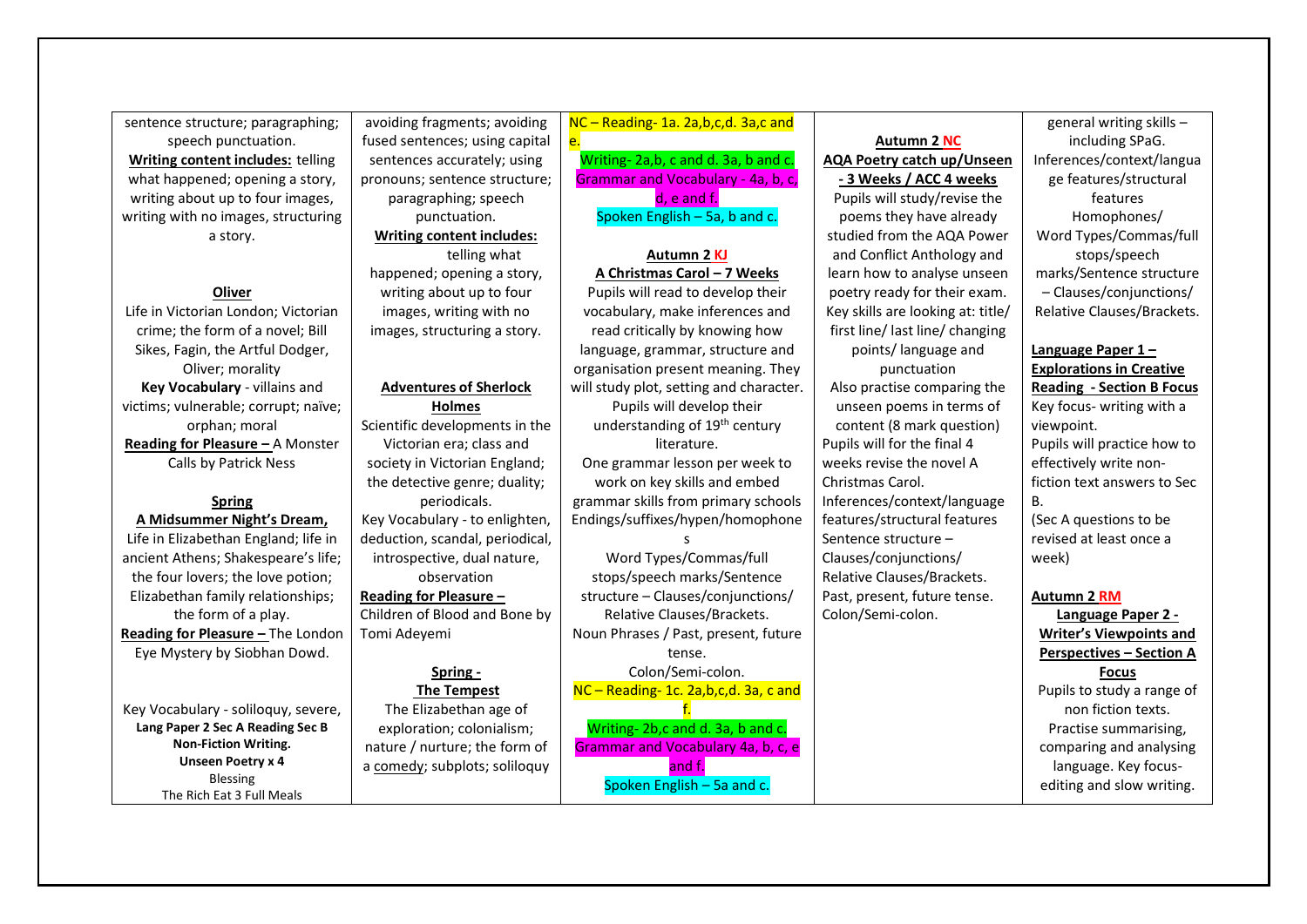| <b>Alpine Letters</b>                    | and monologue; Italian city-   |                                          | Spring 1 - RM                     | Using discourse markers         |
|------------------------------------------|--------------------------------|------------------------------------------|-----------------------------------|---------------------------------|
| Valentine                                | states.                        | Spring 1 KJ                              | <b>Shakespeare - Macbeth</b>      | and summarising ideas.          |
| conflict, unrequited love, to mock,      | Key Vocabulary - colonialism,  | <b>Poetry - Disturbed Voices</b>         | Pupils will revise/study the      | Interpret explicit and          |
| chaos                                    | to usurp, tempest, treason,    | Pupils will study the different poems    | whole play of Macbeth. Pupils     | implicit information and        |
|                                          | callous, pathos, nurture,      | that allow for exploration and           | need to focus on the use of       | ideas. Explain and analyse      |
| Summer                                   | tragicomedy                    | discussion of mental and emotional       | language, character and           | writer's use of language        |
| <b>Introduction to Poetry -</b>          | Reading for Pleasure -         | wellbeing. They will learn how to        | motivation, stage direction       | and structure. Compare          |
| Structure and use of metaphor;           | Sawbones by Catherine          | compare poetry, key terminology          | and themes.                       | writer's ideas across 2 or      |
| poetic forms; poets studied include      | Johnson                        | and themes. They will study              | Pupils will look at key extracts  | more texts. Evaluate texts      |
| William Blake and Alfred Lord            |                                | increasingly challenging texts           | and learn how to analyse in       | critically supporting ideas     |
| Tennyson, Phoebe Hesketh,                | <b>Summer</b>                  | through learning new vocab, making       | detail.                           | with textual reference          |
| Langston Hughes, Richard Kell, Carl      | <b>Animal Farm</b>             | inferences and referring to evidence     | There will also be 1/2            | (Sec B question to be           |
| Sandburg.                                | Allegory; Orwell's life and    | in the poetry.                           | language revision lessons per     | revised at least once a         |
| Key Vocabulary - metaphor, literal       | times; the Russian Revolution; | NC-Reading-1a and c. 2a, b, c, d. 3a,    | week                              | week)                           |
| language, metaphorical language,         | recurring imagery; irony and   | b, c and f.                              |                                   |                                 |
| tenor, vehicle, ground                   | corruption                     | Writing-2b,c and d. 3a, b and c.         | <b>Spring 2 CONTINUE</b>          | Language Paper 2 -              |
|                                          | Key Vocabulary - allegory,     | Grammar and Vocabulary 4a, b, c, e       | Shakespeare's Macbeth.            | <b>Writer's Viewpoints and</b>  |
|                                          | tyrant, rebellion, harvest,    | and f.                                   |                                   | <b>Perspectives - Section B</b> |
| To run alongside throughout the          | propaganda, cult of            | Spoken English - 5a,c and d.             | <b>NC KJ RM Poetry/</b>           | <b>Focus</b>                    |
| year -                                   | personality, treacherous;      |                                          | A Christmas Carol/Play            | Key focus- Descriptive          |
|                                          | authorial intent               | <b>Spring 2 Transactional Writing KJ</b> | Pupils to revise/study the 19th   | writing.                        |
| <b>Mastery Writing 1 &amp; 2</b>         | Reading for Pleasure -         | Pupils will study a range of Non-        | Century novel in detail. Key      | Pupils will practice how to     |
| <b>Grammar content includes:</b>         | Northern Lights By Philip      | fiction texts from post-war through      | focus is practising their ability | effectively write a             |
| Writing in complete and full             | Pullman                        | to modern day to explore persuasive      | to analyse characters, plot       | descriptive text to answers     |
| sentences; identifying the action        |                                | writing and writers' viewpoints.         | and themes. Teachers will use     | to Sec B.                       |
| and verb; subject-verb agreement         | To run alongside throughout    | Teachers will teach persuasive           | extracts and past questions to    | (Sec A questions to be          |
| for 'to-be', regular and irregular       | the year -                     | writing and SPAG skills alongside        | prepare pupils for their          | revised at least once a         |
| past simple verbs,                       |                                | these texts.                             | Literature paper 1 exam.          | week)                           |
| avoiding fragments; avoiding fused       | <b>Descriptive Writing and</b> | *Spoken language - individuals           | There will also be 1/2            | Spring 1 KJ RM                  |
| sentences; using capital sentences       | Poetry $-$                     | present a speech on something they       | language revision lessons per     | <b>Language Paper 2 Focus</b>   |
| accurately; using pronouns;              | Making a description emotive,  | are passionate about.                    | week.                             | heavy on and assess Q 4         |
| sentence structure; paragraphing;        | using imagery, sequencing a    | NC-Reading-1a. 2a,b,c,d. 3a,c and        |                                   | AND <sub>5</sub>                |
| speech punctuation.                      | piece of descriptive writing,  |                                          |                                   |                                 |
| <b>Writing content includes:</b> telling | Poetry: Emily Dickinson, Ted   | Writing-2a,b, c and d. 3a, b and c.      |                                   | Spring 2 - KJ RM Language       |
| what happened; opening a story,          | Hughes, Grace Nichols,         | Grammar and Vocabulary - 4a, b, c,       |                                   | Paper 1 Focus Heavy on          |
| writing about up to four images,         | Seamus Heaney                  | d, e and f.                              |                                   | AND assess Q4 and Q5.           |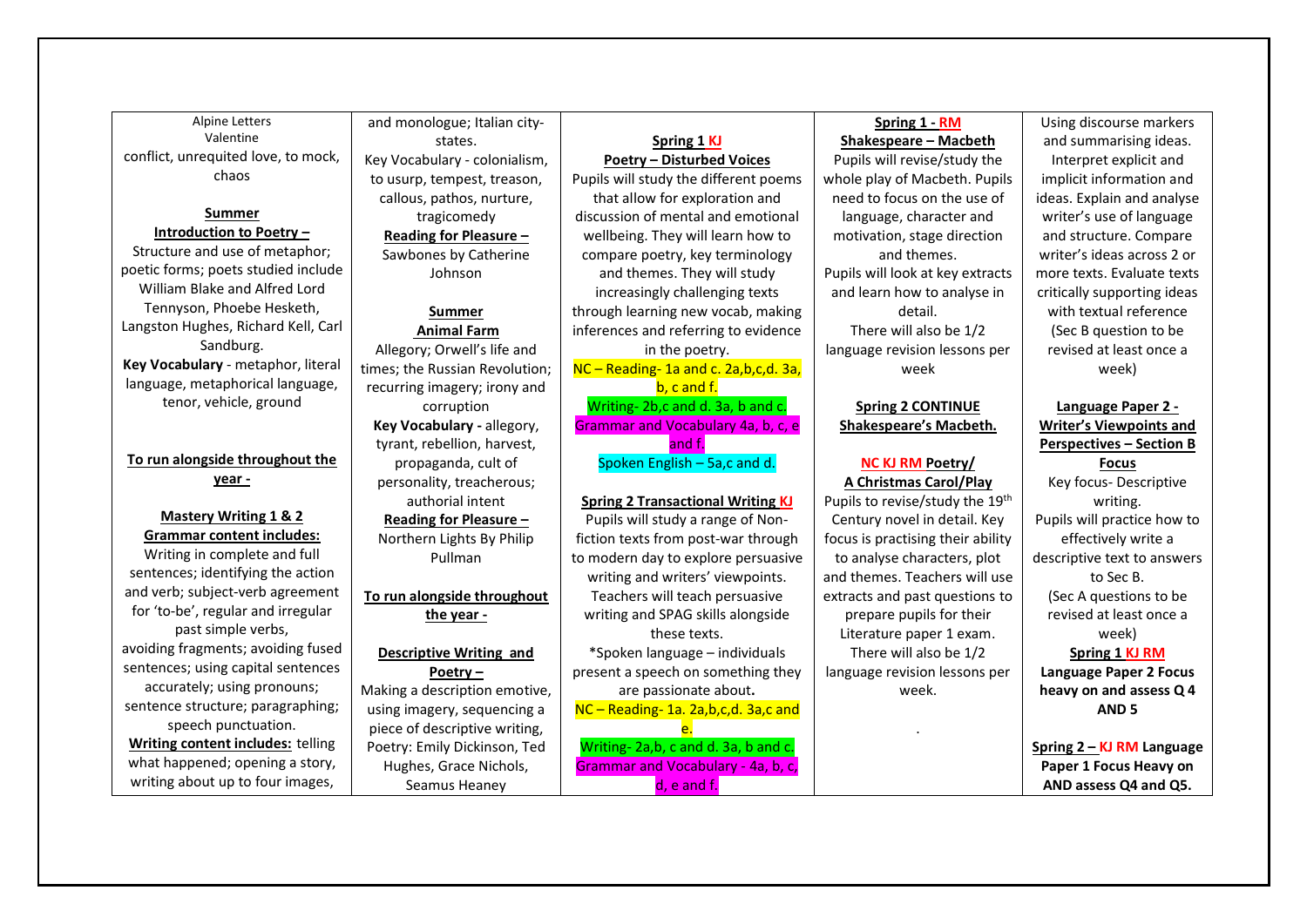| writing with no images, structuring | <b>Key Vocabulary - Extended</b> | Spoken English - 5a, b and c.            | Summer 1                         |                             |
|-------------------------------------|----------------------------------|------------------------------------------|----------------------------------|-----------------------------|
| a story.                            | metaphor, personification,       |                                          | <b>Guided Class Revision</b>     | Summer 1 and 2 KJ RM        |
|                                     | sacrifice, narrative poem,       | Summer NC/RN                             | Pupils will revise all texts and |                             |
| <b>Oracy SOW</b>                    | allegory, characteristics,       | <b>Shakespeare - Macbeth</b>             | continue practise answers for    | <b>Full PPE PREP</b>        |
|                                     | characterisation.                | Pupils will study the whole play of      | both of their Literature         | Language Paper 1 and 2      |
| Reading for Pleasure - Refugee      |                                  | Macbeth. Pupils need to focus on the     | exams.                           | Lit Resit Paper 1 And 2     |
| Boy by Ben Zephaniah                |                                  | use of language, character and           | There will also be 1/2           |                             |
|                                     |                                  | motivation, stage direction and          | language revision lessons per    | <b>Key Assessment Point</b> |
|                                     |                                  | themes.                                  | week.                            |                             |
|                                     |                                  | Pupils will look at key extracts and     |                                  | Language Paper 1 Q4 and     |
|                                     |                                  | learn how to analyse in detail           |                                  |                             |
|                                     |                                  |                                          | Summer 2 KJ                      |                             |
|                                     |                                  | <b>Reading for Study SOW</b>             | Writing with a Viewpoint -       | (Resits) Lit Paper 1        |
|                                     |                                  | Reading nineteenth, twentieth and        | <b>AQA Spoken Language Exam</b>  | <b>AIC/Blood Brothers</b>   |
|                                     |                                  | twenty-first century non-fiction;        | Pupils will practice Language    | <b>ACC</b>                  |
|                                     |                                  | writing a letter, article, speech,       | Paper 2 Q5 Non-fiction           |                             |
|                                     |                                  | essay; purpose, audience, formality,     | writing skills along with        | <b>Key Assessment Point</b> |
|                                     |                                  | style.                                   | presenting their finished        |                             |
|                                     |                                  | Key Vocabulary - Holistic, bleak,        | speech in order to be marked     | Language Paper 2 Q4 and     |
|                                     |                                  | corset, liberation, seize, capture,      | as a Pass/Merit/Distinction      | 5                           |
|                                     |                                  | atrocious, humane, inhumane,             | for their Spoken Language        |                             |
|                                     |                                  | traumatic, exonerate, advocate           | Exam.                            | (Resits) Lit Paper 2        |
|                                     |                                  |                                          |                                  | <b>Macbeth and Unseen</b>   |
|                                     |                                  | <b>Mastery Writing 2</b>                 |                                  | Poetry                      |
|                                     |                                  | <b>Grammar content includes: Writing</b> |                                  |                             |
|                                     |                                  | in complete and full sentences;          |                                  |                             |
|                                     |                                  | identifying the action and verb;         |                                  |                             |
|                                     |                                  | subject-verb agreement for 'to-be',      |                                  |                             |
|                                     |                                  | regular and irregular past simple        |                                  |                             |
|                                     |                                  | verbs.                                   |                                  |                             |
|                                     |                                  | avoiding fragments; avoiding fused       |                                  |                             |
|                                     |                                  |                                          |                                  |                             |
|                                     |                                  | sentences; using capital sentences       |                                  |                             |
|                                     |                                  | accurately; using pronouns; sentence     |                                  |                             |
|                                     |                                  | structure; paragraphing; speech          |                                  |                             |
|                                     |                                  | punctuation.                             |                                  |                             |